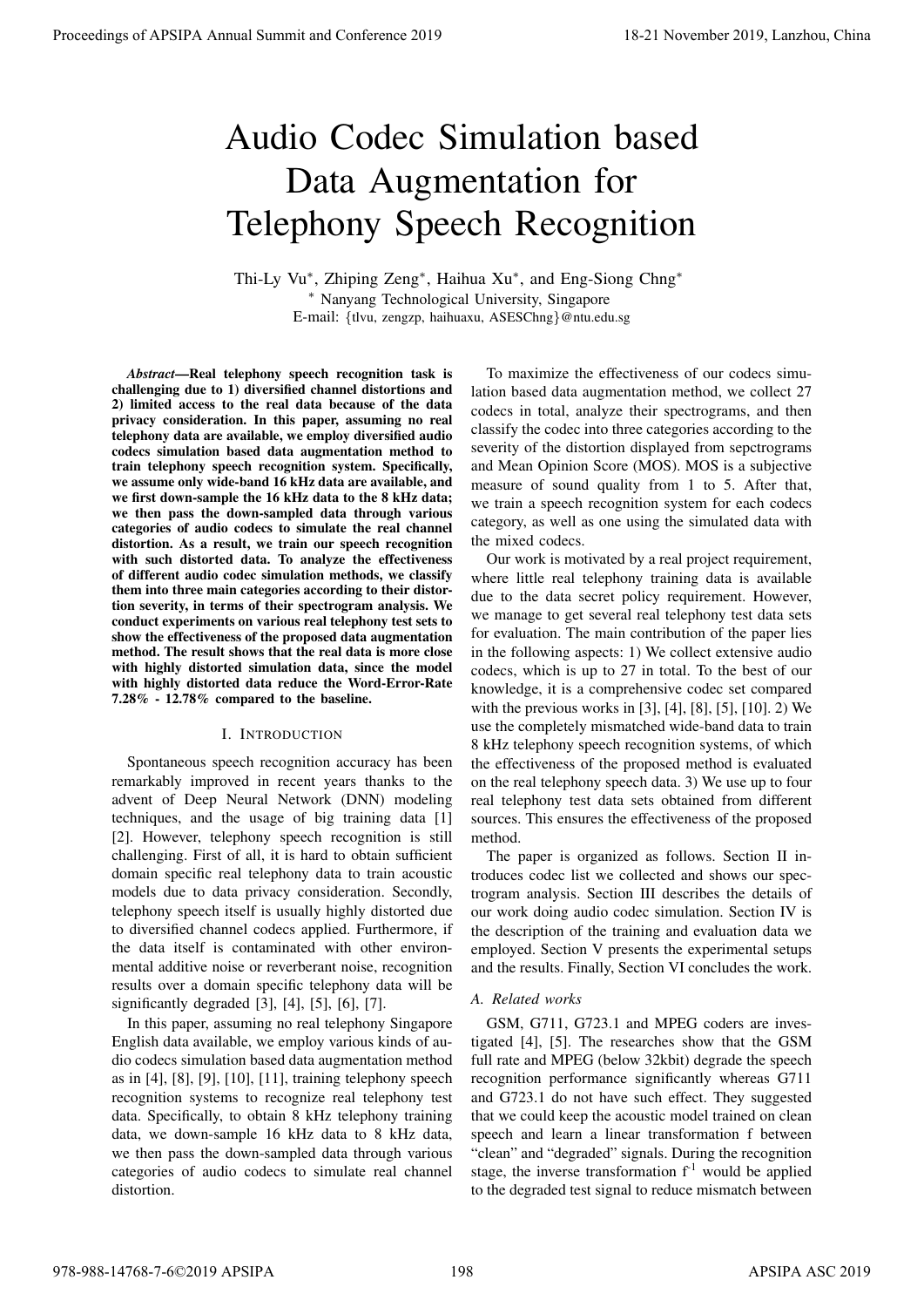training and test. This study also pointed out that the packet loss during transmission, the biggest source of degradation, was not in their scope. It was presented in [6], [8]. The influences caused by packet loss were reduced by strategies to recover lost information, or the relative weight of the language and acoustic model is changed according to the packet loss rate.

The research in [10] proposed a scheme adding both environmental noises and codecs condition to train the speech system, and evaluated with speaker recognition. The codecs was grouped by the codec type, and adding as the additional to the noisy data by environment.

Jiří Málek studied the effects of single codecs and mixed of several codecs on the speech system performance in [11]. Their study including experiments with single codec, and mixed the different number of codecs. The mixed codecs help mitigate the deteriorated performance due to training on off-domain data.

Inspired by above researches in speech and audio codecs, we examine the comprehensive list of the codecs using FFMPEG to simulate these codecs. The list including codecs used in landline telephone communication, satellite/radio transmission, and Voice over IP. Using such simulated data, we train the code-switch speech recognition systems [12], [13] using SEAME corpus [14]. Different from almost researches about codecs, we categorize the list of codecs based on the MOS, and the level of distortion in the spectrogram. We also evaluate the telephony speech recognition with several real telephony data sets. These evaluation sets are diversified in domains, number of speakers, and the quality of the audio. These real evaluation sets give us more detail and valuable analysis of the model performance. Our data augmentation work-flow is illustrated in Figure 1. Proceedings of APSIPA Annual Summit and Conference 2019<br>
residue and Conference 2019 18-21 November 2019<br>
residue and Conference 2019 18-21 November 2019<br>
residue and Conference 2019 18-21 November 2019<br>
residue and Confe



Fig. 1: Data augmentation scheme in our study

## II. CODECS AND ANALYSIS

## *A. Codecs*

The comprehensive list of 27 speech and audio codecs (see in the Table I), are studied in this paper.

- Landline includes mu/A-law companding. It also includes Adaptive-Differential PCM (ADPCM) coding following the ITU G.726 standard, allowing for 16, 32, 48 and 64 kbps rates.
- Cellular includes two major cellular telephony codecs, namely the Global System for Mobile Communications (GSM) and narrow-band and

wide-band Advance Multi-rate (AMR-NB and AMR-WB) codecs. The GSM standard supports four different but similar compression technologies to analyse and compress speech. These include full-rate, enhanced full-rate (EFR), adaptive multi-rate (AMR), and half-rate.

- The full-rate allowing for 13 kbps rate uses linear prediction coding with regular pulse excitation.
- EFR (Enhanced Full Rate) uses ACELP (Algebraic Code Excited Linear Prediction)
- HR (Half Rate) uses CELP-VSELP (Code Excited Linear Prediction – Vector Sum Excited Linear Prediction)
- AMR-NB is a multi-rate speech codec using Algebraic Code-Excited Linear Prediction (ACELP) at 4.75-12.2 kbps. AMR-WB, following the ITU G.722.2 specification, is the wide-band variant of AMR, coding speech signals up to 7 kHz using bit-rates from 6.6 to 23.8 kbps.
- Satellite/Radio includes three codecs (ITU G.728, Continuously Variable Slope Delta (CVSD), and Codec2) that are used in satellite and radio telecommunication systems.
- VoIP includes the ITU G.729, ITU, G726, G723.1, G722 and G711 standards besides SILK and SILK-WB, former Skype now open-source codecs.
	- ITU G.729a is a narrow-band lowcomplexity codec based on the Code-Excited variant of ACELP (CS-ACELP), operating at 8 kbps.
	- G726 is an improved version of G.721 and G.723 (different from G.723.1).
	- G.723.1 includes two variants. The bitrate of the first variant is 6.4 kbit/s and the MOS is 3.9. The bitrate of the second variant is 5.3 kbit/s with MOS=3.7.
	- The ITU G.722 is a wide-band audio codec based on sub-band ADPCM allowing 48, 56 and 64 kbps rates. It is used for voice over IP and radio broadcasters.
	- G711 is Pulse code modulation (PCM) of voice frequencies, that was introduced by ITU in 1972 for use in digital telephony. The codec has two variants: A-Law is being used in Europe and in international telephone links, u-Law is used in the U.S.A. and Japan. G.711 uses a logarithmic compression. It squeezes each 16-bit sample to 8 bits. The MOS value is 4.2.
	- The Opus (OGG) format is based on a combination of the full-bandwidth CELT format and the speech-oriented SILK format, both heavily modified: CELT is based on the MDCT that most music codecs use, using CELP techniques in the frequency domain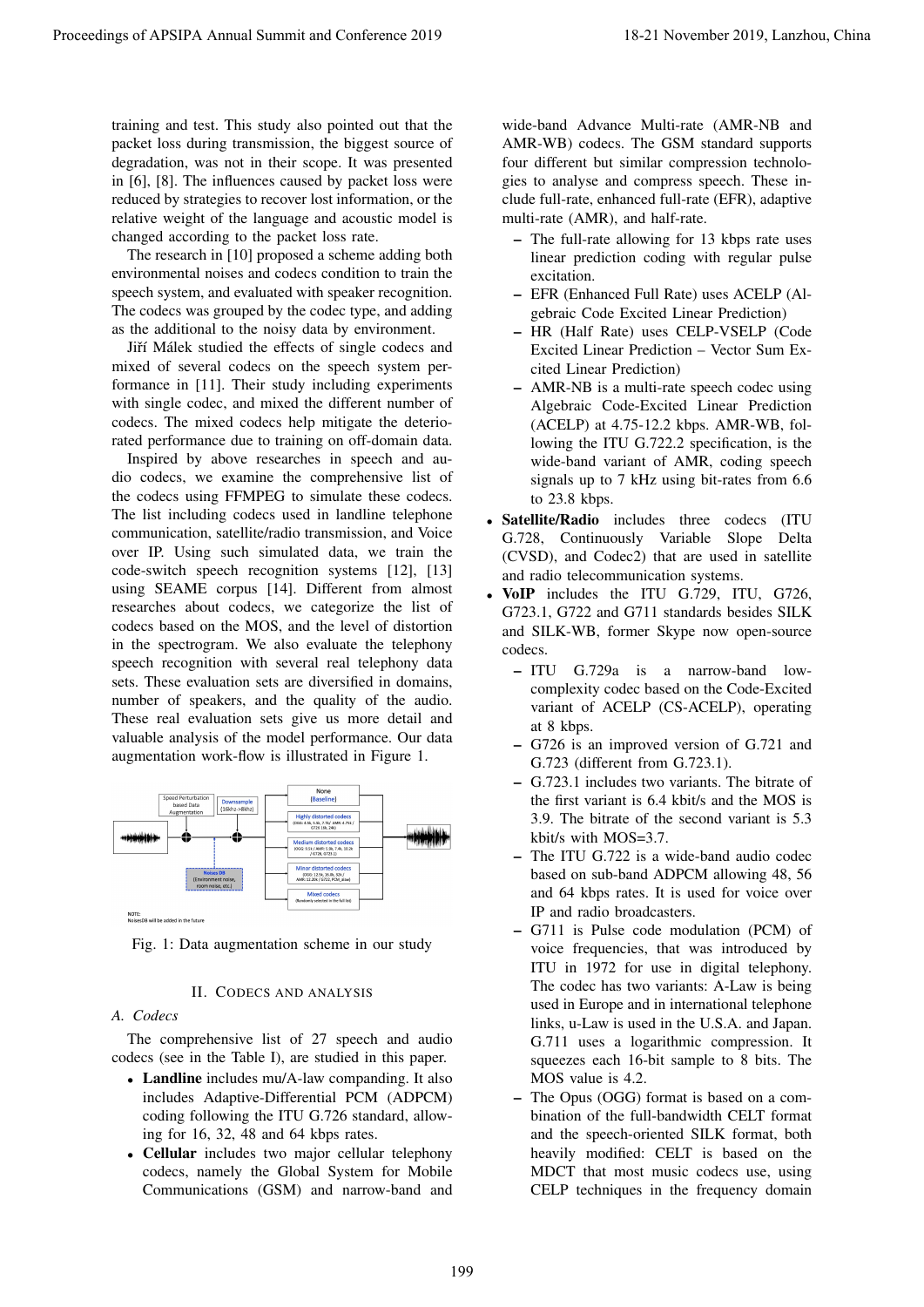TABLE I: List of codecs used in our study

| for better prediction, while SILK uses lin-<br>ear predictive coding (LPC) and an optional<br>Long-Term Prediction filter to model speech. |                   |                                                                                                                                                                                                                                                                                                                                                                                           |                      | simulation, as demonstrated below:<br>ffmpeg -i input.wav -c:a libopus \<br>$-b:a 5.5k -ar 8000 output_550.0gg$                                                                                                                                                                                                                                                                                   |
|--------------------------------------------------------------------------------------------------------------------------------------------|-------------------|-------------------------------------------------------------------------------------------------------------------------------------------------------------------------------------------------------------------------------------------------------------------------------------------------------------------------------------------------------------------------------------------|----------------------|---------------------------------------------------------------------------------------------------------------------------------------------------------------------------------------------------------------------------------------------------------------------------------------------------------------------------------------------------------------------------------------------------|
|                                                                                                                                            |                   | TABLE I: List of codecs used in our study                                                                                                                                                                                                                                                                                                                                                 |                      | ffmpeg -i output_550.ogg \<br>-ar 8000 output_550_ogg.wav                                                                                                                                                                                                                                                                                                                                         |
|                                                                                                                                            | Codec information |                                                                                                                                                                                                                                                                                                                                                                                           |                      | In practice, we generate simulated data in accor-<br>dance with kaldi-format, so we do not generate the                                                                                                                                                                                                                                                                                           |
|                                                                                                                                            | Type              | <b>Bitrates</b><br>(kBits/sec)                                                                                                                                                                                                                                                                                                                                                            | SampleRates<br>(kHz) | intermediate file, use pipe instead.<br>To train the augmented model with highly distorted                                                                                                                                                                                                                                                                                                        |
| G726                                                                                                                                       | <b>ADPCM</b>      | 16/24/32/40                                                                                                                                                                                                                                                                                                                                                                               | 8                    | data, we compose the list of highly distorted codecs,                                                                                                                                                                                                                                                                                                                                             |
| <b>GSM</b><br>06.10<br>(Full-rate)                                                                                                         | <b>GSM</b>        | 6.70, 7.40,<br>7.95, 10.20,<br>12.20                                                                                                                                                                                                                                                                                                                                                      | 8                    | and select randomly from this list, to apply to clean<br>audio, to generate high distorted training data. Simi-<br>larly, we have medium distorted training data, minor                                                                                                                                                                                                                           |
| <b>GSM</b><br>06.20<br>(Half-rate)                                                                                                         | <b>GSM</b>        | 4.75, 5.15,<br>5.90, 6.6                                                                                                                                                                                                                                                                                                                                                                  | 8                    | distorted data, mix distorted training data. In the mix<br>distorted training data, we select codec randomly from                                                                                                                                                                                                                                                                                 |
| AMR-NB                                                                                                                                     | <b>ADPCM</b>      | 4.75, 5.90,<br>7.40, 10.20,                                                                                                                                                                                                                                                                                                                                                               | 8                    | the full list.                                                                                                                                                                                                                                                                                                                                                                                    |
| $\rm SILK$<br>Opus /                                                                                                                       | OGG               | 12.20<br>4.5, 5.5, 7.7,                                                                                                                                                                                                                                                                                                                                                                   | $\,$ 8 $\,$          | IV. DATA                                                                                                                                                                                                                                                                                                                                                                                          |
| (VOIP)                                                                                                                                     |                   | 9.5, 12.5,<br>16.0, 32.0                                                                                                                                                                                                                                                                                                                                                                  |                      | A. Training data                                                                                                                                                                                                                                                                                                                                                                                  |
| G722                                                                                                                                       | <b>ADPCM</b>      | 64                                                                                                                                                                                                                                                                                                                                                                                        | 16                   | We use about 100 hours of SEAME corpus to train<br>our speech recognizer. The SEAME corpus is a mi-                                                                                                                                                                                                                                                                                               |
| G723.1                                                                                                                                     | ADPCM             | 6.3                                                                                                                                                                                                                                                                                                                                                                                       | 8                    | crophone based spontaneous conversational bilingual<br>speech corpus, of which most of the utterances contain                                                                                                                                                                                                                                                                                     |
| applied to the clean audio file).                                                                                                          |                   | In this study, we studied the group of codecs<br>based on the level of distortion to the spectrogram<br>and the MOS. We grouped into 4 categories: highly<br>distorted codecs, medium distorted codecs, minor dis-<br>torted codecs, and finally, the mixed set (which codec<br>in the comprehensive list will be randomly chosen and<br>The example spectrogram of each group was illus- |                      | areas [14]. From the distribution of speakers, we can<br>see the SEAME corpus is generally biased with Man-<br>darin. Furthermore, they find Singaporean speakers<br>normally have more English words in their utterances,<br>while Malaysian speakers are more likely to converse<br>with utterances dominated by Mandarin.<br>B. Test data<br>To evaluate the proposed methods, we define eight |
|                                                                                                                                            |                   | trated in Figure 2. As you can observed in this Figure,<br>the harmonic and high frequencies in the (b) is much<br>more distorted than the spectrogram in the (c) and (d).                                                                                                                                                                                                                |                      | evaluation data sets. Two of them are extracted in<br>the same domain with training set, each are randomly<br>selected from about 10 gender balanced speakers.                                                                                                                                                                                                                                    |
|                                                                                                                                            |                   | There are also more noises in higher frequencies.<br>The level of distortion in the spectrogram also<br>reflected in the quality of the audio sound. In the highly                                                                                                                                                                                                                        |                      | However they are defined differently, and one is<br>dominated by Mandarin, named as Dev <sub>man</sub> , and the<br>other is dominated by English, as Dev <sub>sge</sub> . These two                                                                                                                                                                                                              |
|                                                                                                                                            |                   | distorted codecs group, the sound is very bad, creaky<br>like frame drop or clipping. In the real data, the bad<br>quality of sound may cause by the codec or the bad                                                                                                                                                                                                                     |                      | proposed "biased" data sets [13], [15] would give<br>more clues to show the effectiveness of each proposed<br>method on each individual languages. We also generate                                                                                                                                                                                                                               |
|                                                                                                                                            |                   | transmission communication. In the medium distorted<br>codecs group, these noises are less and the sound is                                                                                                                                                                                                                                                                               |                      | simulated data from these two dev sets with high<br>distorted codecs, namely Dev <sub>man-noisy</sub> , and Dev <sub>man-noisy</sub><br>respectively.                                                                                                                                                                                                                                             |
|                                                                                                                                            |                   | better. And the sound in the minor distorted codecs<br>group is not much different with the clean audio.                                                                                                                                                                                                                                                                                  |                      | Four evaluation sets are real telephony conversa-<br>tion. These evaluation set are out of domain with                                                                                                                                                                                                                                                                                            |
|                                                                                                                                            |                   | III. AUDIO CODEC SIMULATION FOR SPEECH<br>RECOGNITION                                                                                                                                                                                                                                                                                                                                     |                      | the training set. All these real telephony evaluation<br>sets are dominated by English. The speakers in these<br>sets are diversified, from 16 to more than 400 speak-                                                                                                                                                                                                                            |

## *B. Codecs analysis*

## III. AUDIO CODEC SIMULATION FOR SPEECH **RECOGNITION**

```
ffmpeg -i input.wav -c:a libopus \
    -b:a 5.5k -ar 8000 output_550.ogg
```
## IV. DATA

## *A. Training data*

## *B. Test data*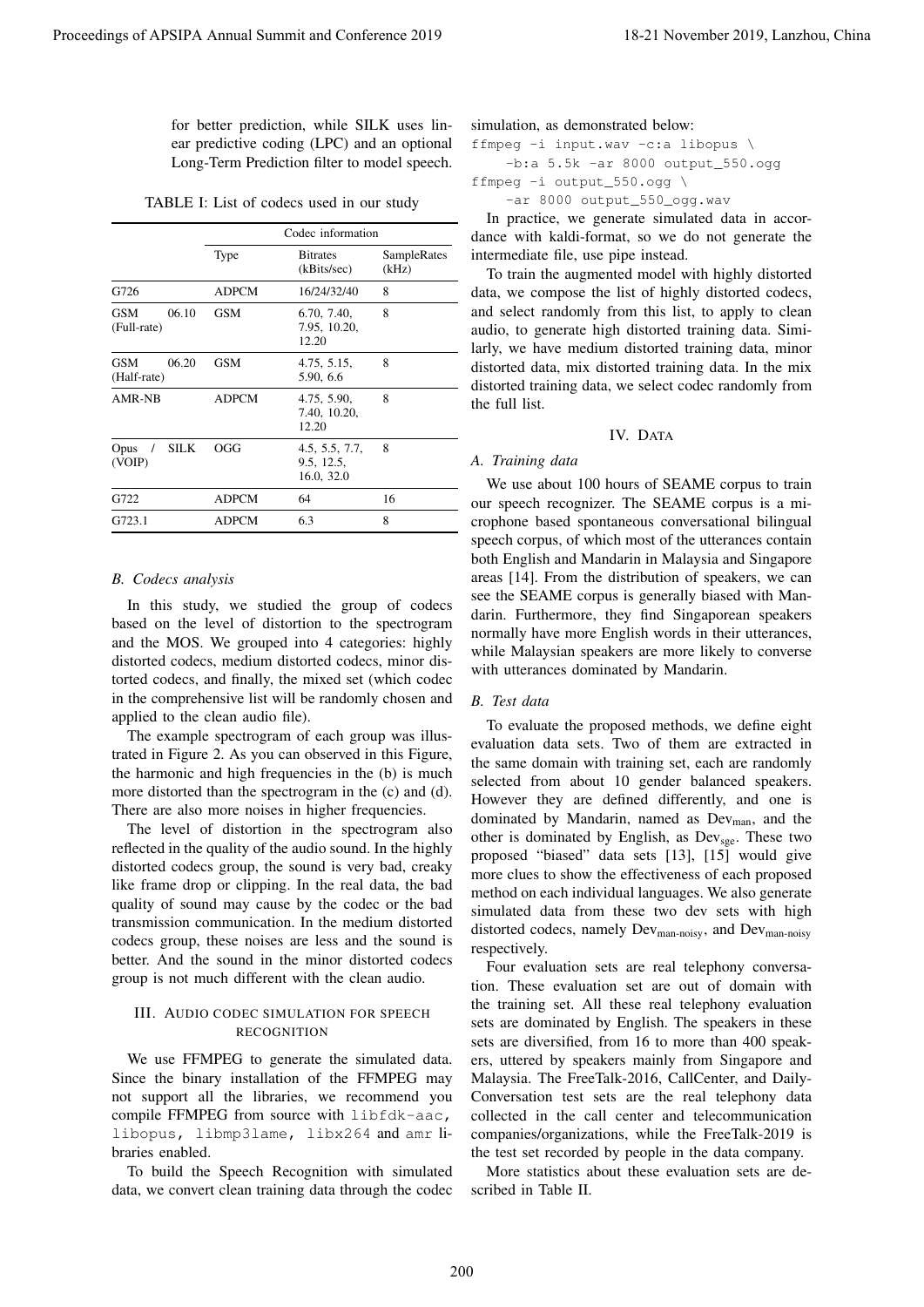

Fig. 2: Illustrate the spectrogram of audio files with different level of distortion

TABLE II: The statistics of data sets

| Data<br>Type | Data Set               |     | #SPKS Length<br>(hrs) | Remark (8kHz)         |
|--------------|------------------------|-----|-----------------------|-----------------------|
| Train        | $SEAME_{train}$        | 134 | 101.1                 | Clean                 |
| Dev          | Dev <sub>sge</sub>     | 10  | 4                     | Clean                 |
|              | Dev <sub>man</sub>     | 10  | 7.5                   | Clean                 |
|              | $Devsge-noisy$         | 10  | 4                     | Noisy simulated       |
|              | $Dev_{man-noisy}$      | 10  | 7.5                   | Noisy simulated       |
| Eval         | FreeTalk-2016          | 20  | 3.73                  | Real tel scene, Noisy |
|              | CallCenter             | 406 | 3.06                  | Real tel scene, Noisy |
|              | FreeTalk-2019          | 30  | 2.91                  | Tel scene, Noisy      |
|              | Daily-<br>Conversation | 16  | 0.38                  | Real tel scene, Noisy |

# V. EXPERIMENT SETUP

We report results on speech recognition task in English and Mandarin. Baseline model is trained on the 100 hour SEAME data set [15]. All the experiments using 13-layers with 1024 hidden units TDNN-F [16] run in Kaldi toolkit [17] . All data are sampled at 8kHz. Lexicon contain 39k English words and Chinese characters. The tri-gram language model only use the train data transcription to make graph in decoding. We also train all ASR systems with standard 3-way speed perturbation data augmentation [18] using factors of 0.9, 1.0 and 1.1.

#### *A. Baseline models*

The baseline model was trained with down-sampled SEAME data (8kHz).

#### *B. Augmented models*

The augmented models were trained with augmented SEAME data. In the first set of experiments, we apply the single condition to the whole training data set. For example, in the highly-distorted model, we select randomly codec from the highlydistorted codecs, and apply to the clean data. In the mixed model, we select codec from the full list of codecs. As the results, we have 4 models in the first set of experiments, namely Highly Distorted Codecs (HighDC), Medium Distorted Codec (MediumDC), Minor Distorted Codec (MinorDC) and finally, Mixed Codecs (MixCodec). In the second set of experiments, we pass the clean data through another data augmentation process: speed perturbation based process, so we have HighDC-SP (Highly Distorted Codecs and Speed Perturbation), MediumDC-SP (Medium Distorted Codecs and Speed Perturbation), MinorDC-SP (Minor Distorted Codecs and Speed Perturbation), and MixCodec-SP (Mixed Distorted Codecs and Speed Perturbation) models.

In the end, we have 9 models (BASELINE model and 8 augmented models).

## *C. Results*

We reported the Word Error Rate (WER) with eight evaluation sets, and results are summarized in 2 tables.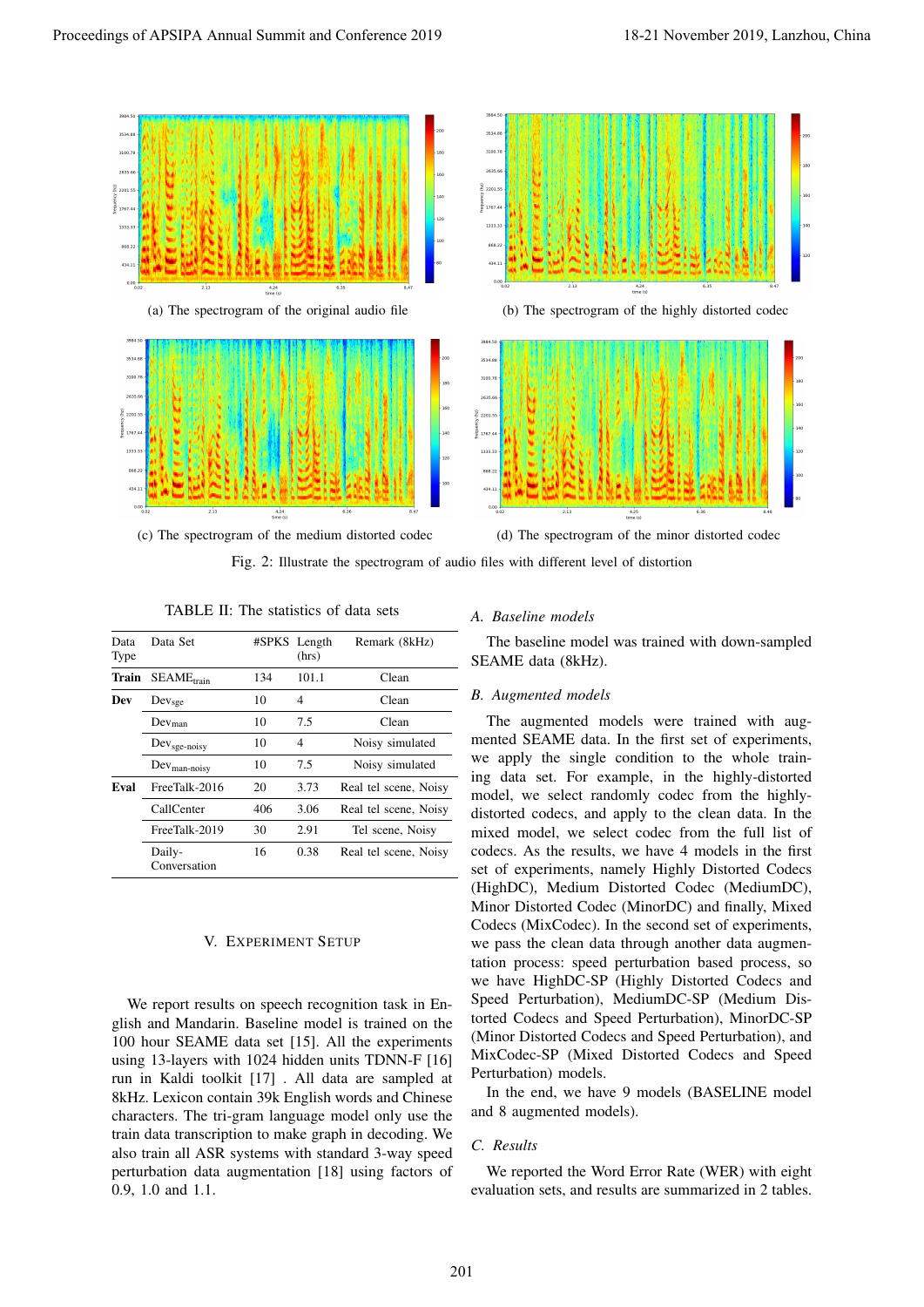Table III contains WER of the codecs augmented model with real telephony data. The WER of the highly distorted codec model (HighDC) is the lowest, drop significantly, from 7.28% to 12.78% compared to baseline model. This indicates that the highly distorted simulation data is much more close to the real telephony data. The WER of other augmented models reduces consistently from highly to minor distorted codecs group. The mixed codecs model is very close to the HighDC, and is robust to all test sets in our study. The second rows in the Table show the results with augmented model, adding speed perturbation based augmentation method (HighDC-SP, MediumDC-SP, MinorDC-SP, MixCodec-SP). The speed perturbation data augmentation method does a little help but inconsistent with the real data (the improvements are highlight in the bold text). Proceeding of APSIPA Annual Summit at China 2022<br>
This is the conference 2019 18-21 November 2019 18-21 November 2019 18-21 November 2019 18-21 November 2019 18-21 November 2019 18-21 November 2019 18-21 November 2019 18-

TABLE III: WER of models with codecs and real telephony data

| Models          | FreeTalk-2016 | <b>CallCenter</b> | Freetalk-<br>2019 | Daily-<br><b>Conversation</b> |
|-----------------|---------------|-------------------|-------------------|-------------------------------|
| <b>BASELINE</b> | 64.78         | 62.59             | 65.61             | 69.02                         |
| HighDC          | 55.09         | 53.30             | 52.83             | 61.74                         |
| HighDC-SP       | 56.54         | 53.07             | 51.73             | 63.27                         |
| MediumDC        | 59.78         | 56.62             | 61.27             | 64.82                         |
| MediumDC-SP     | 56.72         | 53.75             | 55.31             | 63.98                         |
| MinorDC         | 59.48         | 57.15             | 59.38             | 65.37                         |
| MinorDC-SP      | 60.17         | 57.15             | 58.73             | 66.69                         |
| MixCodec        | 55.64         | 53.63             | 53.64             | 62.52                         |
| MixCodec-SP     | 56.55         | 52.33             | 53.11             | 63.57                         |

Table IV contains WER of the codecs augmented model with dev data sets. The BASELINE model is the best for dev sets. However, the HighDC are the best for codec simulated dev sets. The results with simulated dev sets are consistently with the real telephony, HighDC model improves for Dev<sub>sge-noisy</sub> 8.02%, from 40.50% to 32.48% , for Devman-noisy drop 8.4%, from 33.27% to 24.87% . This indicates that codec based data augmentation method helps to improve the speech recognition performance.

#### VI. CONCLUSION AND FUTURE WORK

In this paper, we proposed the data augmented scheme that use codecs and speed perturbation based method to build the telephony speech recognition system. The model trained with proposed data augmented scheme using highly distorted codecs gets better result with the real telephony data, suggest codecs in this group is more closer to the real world setting. The model trained in a multi-condition (mixed codecs) fashion yields comparable performance to specialized model trained for highly distorted codecs group and is robust to unseen test conditions. In the future, we

TABLE IV: WER of models with codecs and dev data

| <b>Models</b>   | <b>Dev</b> <sub>sge</sub> | Dev <sub>sge-noisy</sub> | Dev <sub>man</sub> | Dev <sub>man-noisy</sub> |
|-----------------|---------------------------|--------------------------|--------------------|--------------------------|
| <b>BASELINE</b> | 26.79                     | 40.50                    | 19.89              | 33.27                    |
| HighDC          | 28.51                     | 32.48                    | 21.46              | 24.87                    |
| HighDC-SP       | 27.75                     | 31.63                    | 20.92              | 24.00                    |
| MediumDC        | 27.66                     | 36.17                    | 20.64              | 28.90                    |
| MediumDC-SP     | 27.03                     | 35.13                    | 20.18              | 28.13                    |
| MinorDC         | 27.16                     | 37.81                    | 20.51              | 30.53                    |
| MinorDC-SP      | 26.71                     | 37.33                    | 19.9               | 29.99                    |
| MixCodec        | 27.56                     | 33.10                    | 20.58              | 25.68                    |
| MixCodec-SP     | 27.11                     | 32.2                     | 20.05              | 24.97                    |

would like to explore the data augmented scheme with more environment noises, reverberation [19] to handle various conditions in the real world as in [20], [21].

#### VII. ACKNOWLEDGMENT

Chng Eng Siong is supported by the Alibaba-NTU Singapore Joint Research Institute, Nanyang Technological University, Singapore.

Xu Haihua is supported by TL@NTU, Nanyang Technological University, Singapore.

#### **REFERENCES**

- [1] A. Hannun, C. Case, J. Casper, B. Catanzaro, G. Diamos, E. Elsen, R. Prenger, S. Satheesh, S. Sengupta, A. Coates *et al.*, "Deep speech: Scaling up end-to-end speech recognition," *arXiv preprint arXiv:1412.5567*, 2014.
- [2] Y. Zhou, C. Xiong, and R. Socher, "Improved regularization techniques for end-to-end speech recognition," *arXiv preprint arXiv:1712.07108*, 2017.
- [3] B. T. Lilly and K. K. Paliwal, "Effect of speech coders on speech recognition performance," in *Proceeding of Fourth International Conference on Spoken Language Processing. ICSLP'96*, vol. 4. IEEE, 1996, pp. 2344–2347.
- [4] J. M. Huerta and R. M. Stern, "Speech recognition from gsm codec parameters," in *Fifth International Conference on Spoken Language Processing*, 1998.
- [5] L. Besacier, C. Bergamini, D. Vaufreydaz, and E. Castelli, "The effect of speech and audio compression on speech recognition performance," in *2001 IEEE Fourth Workshop on Multimedia Signal Processing (Cat. No. 01TH8564)*. IEEE, 2001, pp. 301–306.
- [6] P. Mayorga, L. Besacier, R. Lamy, and J.-F. Serignat, "Audio packet loss over ip and speech recognition," in *2003 IEEE Workshop on Automatic Speech Recognition and Understanding (IEEE Cat. No. 03EX721)*. IEEE, 2003, pp. 607–612.
- [7] E. Vincent, S. Watanabe, A. A. Nugraha, J. Barker, and R. Marxer, "An analysis of environment, microphone and data simulation mismatches in robust speech recognition,' *Computer Speech & Language*, vol. 46, pp. 535–557, 2017.
- [8] B. Milner and S. Semnani, "Robust speech recognition over ip networks," in *2000 IEEE International Conference on Acoustics, Speech, and Signal Processing. Proceedings (Cat. No. 00CH37100)*, vol. 3. IEEE, 2000, pp. 1791–1794.
- [9] X. Cui, V. Goel, and B. Kingsbury, "Data augmentation for deep neural network acoustic modeling," *IEEE/ACM Transactions on Audio, Speech and Language Processing (TASLP)*, vol. 23, no. 9, pp. 1469–1477, 2015.
- [10] M. Ferras, S. Madikeri, P. Motlicek, S. Dey, and H. Bourlard, "A large-scale open-source acoustic simulator for speaker recognition," *IEEE Signal Processing Letters*, vol. 23, no. 4, pp. 527–531, 2016.